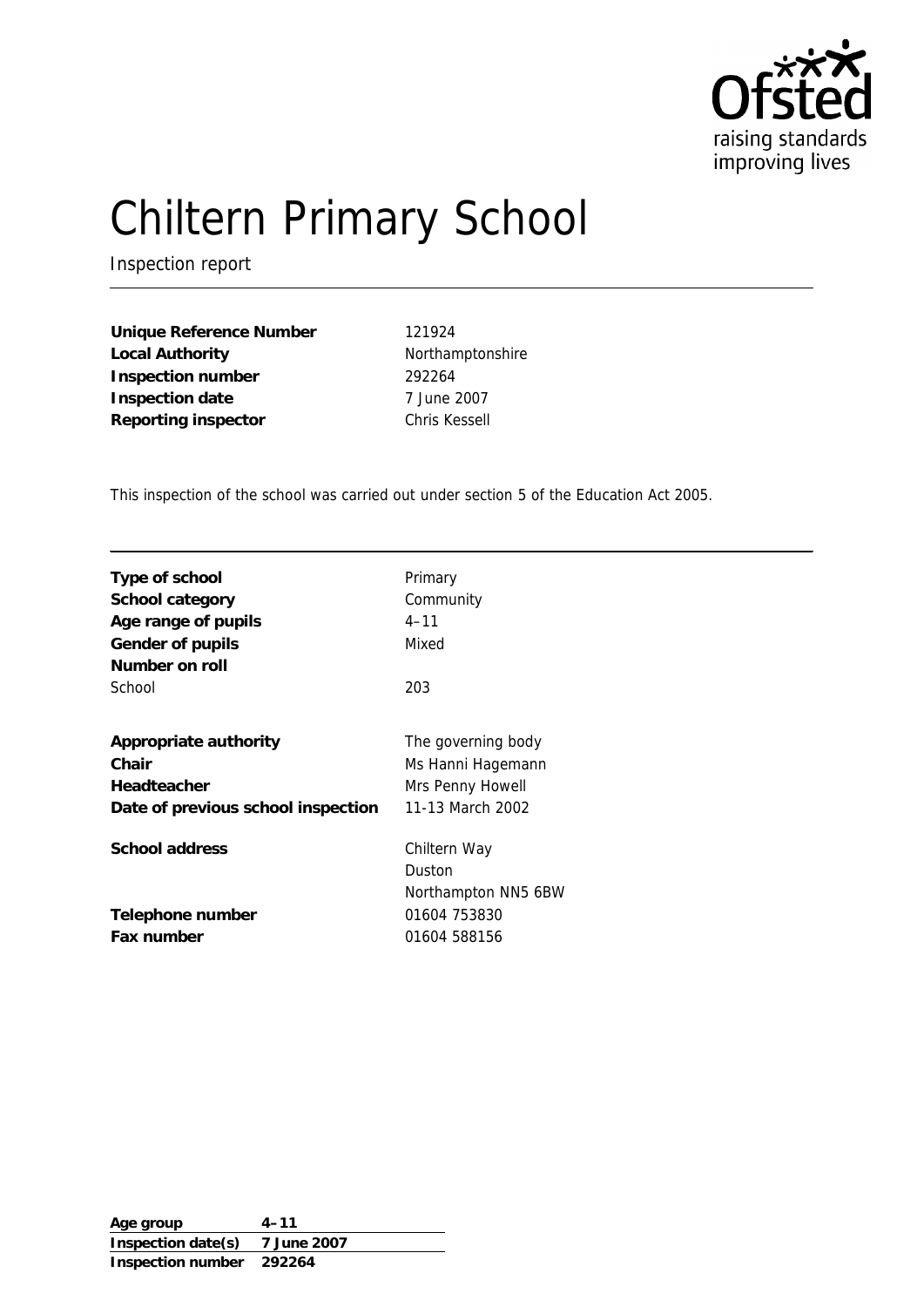© Crown copyright 2007

#### Website: www.ofsted.gov.uk

This document may be reproduced in whole or in part for non-commercial educational purposes, provided that the information quoted is reproduced without adaptation and the source and date of publication are stated.

Further copies of this report are obtainable from the school. Under the Education Act 2005, the school must provide a copy of this report free of charge to certain categories of people. A charge not exceeding the full cost of reproduction may be made for any other copies supplied.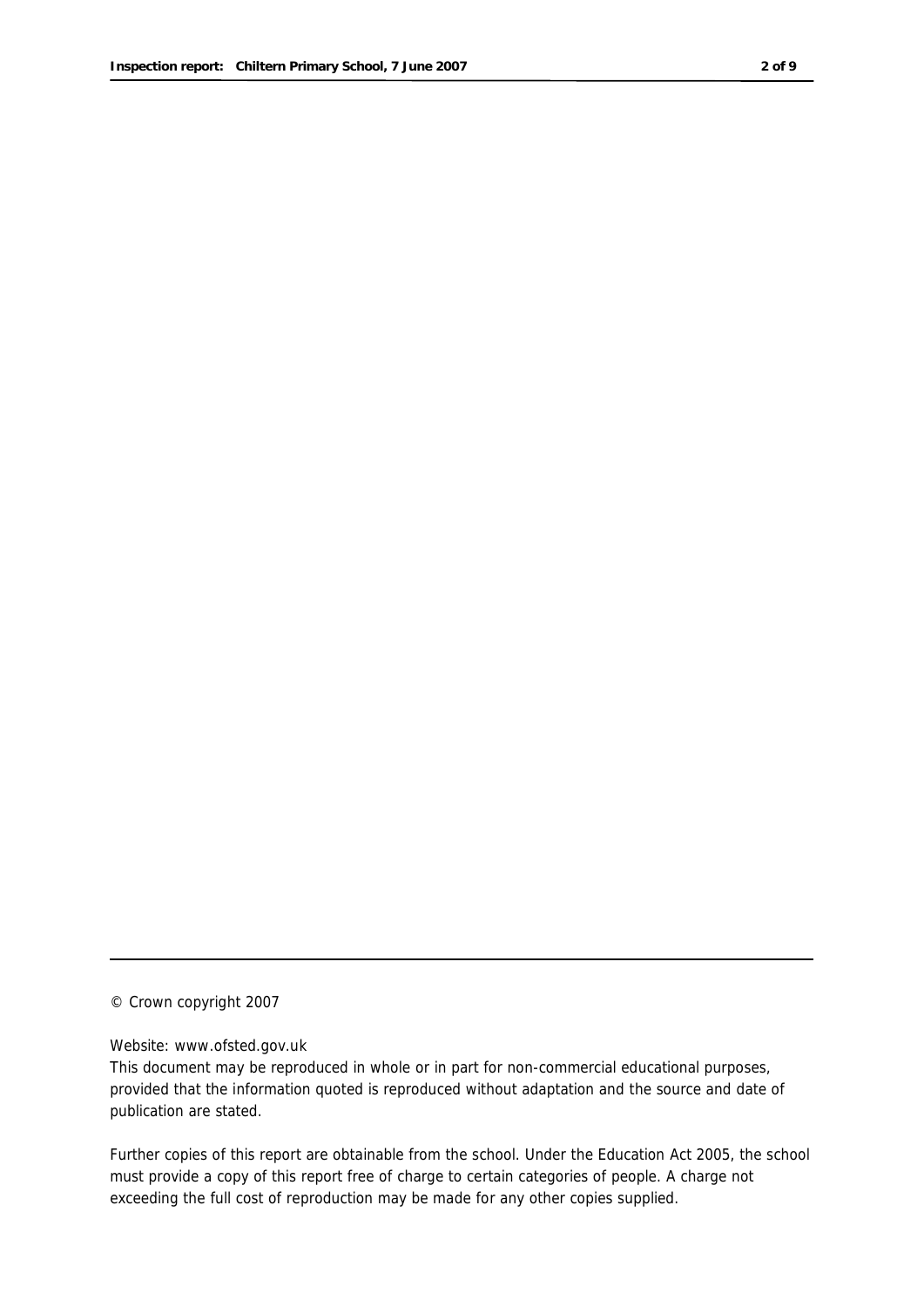The inspection was carried out by two Additional Inspectors.

The inspectors investigated the following issues: current achievement and standards, pupils' personal development and well-being, teaching and learning, care, elements of the school's curriculum, personal support and academic guidance and aspects of leadership and management. Evidence was gathered from the school's selfevaluation form (SEF), the school's assessment and tracking records, observations of the school at work, discussions with staff, the chair of governors and pupils, and the parent questionnaire responses. Other aspects of the school were not investigated in detail, but the inspection team found no evidence to suggest that the school's own grades, as provided in the SEF, were not justified, and these have been included where appropriate in the report.

### **Description of the school**

Chiltern Primary is slightly smaller than the average-sized primary school. It draws its pupils from the Northampton suburb of Duston. Most pupils are of White British background, although a number of other minority ethnic groups are represented. A few pupils are at the early stages of learning English. Children join the school from a number of local nurseries and their attainment on entry is generally at the level expected for their age. The percentage of pupils with learning difficulties and disabilities is above average. The school is currently undergoing a refurbishment which has resulted in extensive building work. This has caused considerable disruption to the school.

**Key for inspection grades**

| Grade 1 | Outstanding  |
|---------|--------------|
| Grade 2 | Good         |
| Grade 3 | Satisfactory |
| Grade 4 | Inadequate   |
|         |              |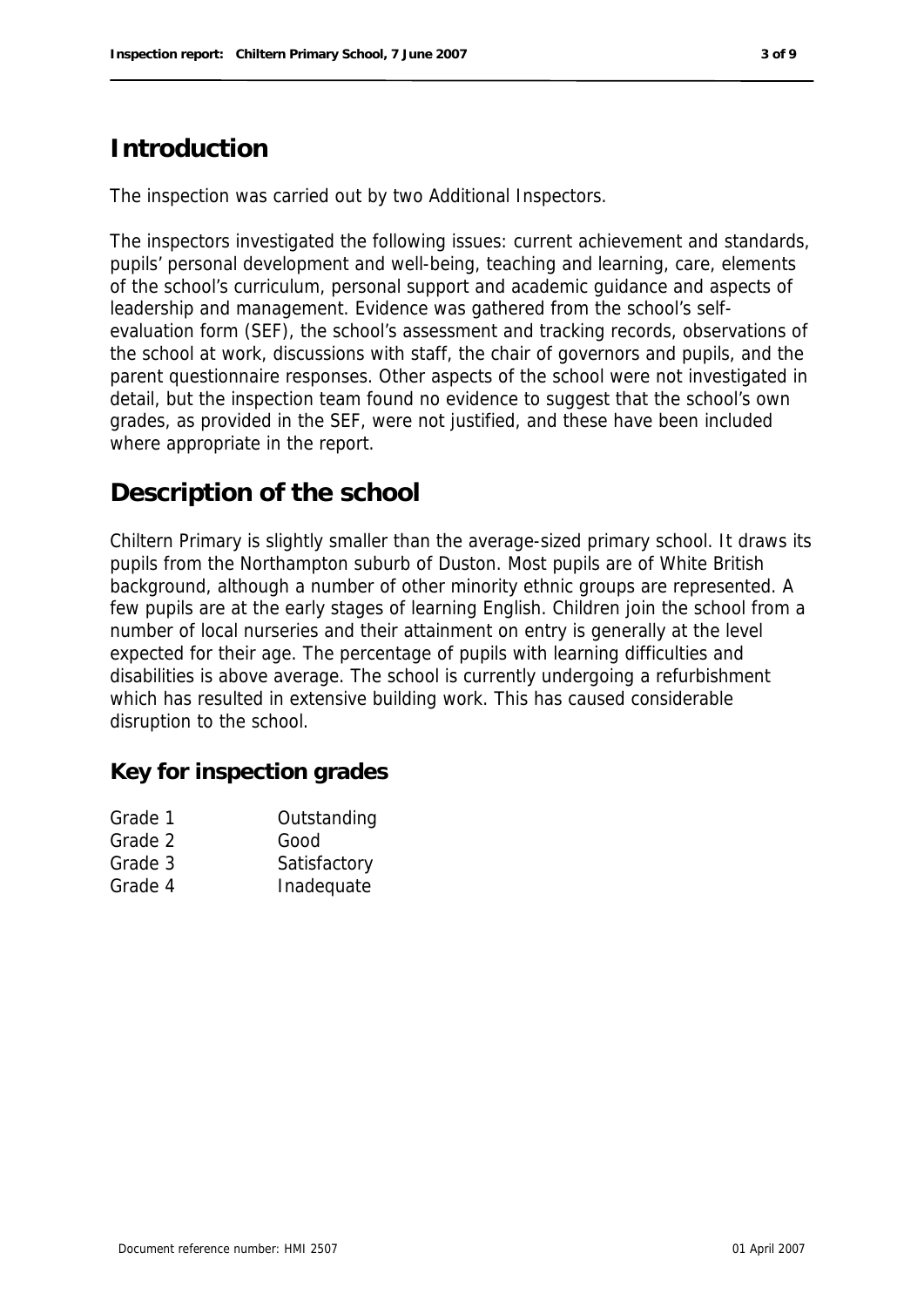## **Overall effectiveness of the school <b>Grade:** 2

Chiltern is a good school that is popular with a very large majority of its parents. 'The best school for our children' and 'A very happy community' are typical comments. Pupils believe that learning is fun and are proud of what they achieve. Winning the local swimming championship is the most recent example of this. The recent refurbishment has not had a detrimental effect on the pupils' education because, like many aspects of the school, it has been well managed and organised. Witnessing the calm and positive learning environment and listening to the pupils' upbeat views about the school, it is difficult to believe the disturbance the school has been through recently.

Chiltern Primary is effective as a result of good leadership and management. The headteacher, who has only been in post for just over a year, provides clear direction and is well supported by other senior staff. Development planning and self-evaluation are well established and senior staff and governors have an accurate understanding of what the school does well and what needs to improve. All staff work well together and are open-minded to new ideas that might benefit pupils' learning. Governors are actively involved in strategic development and most visit the school regularly. They have been particularly helpful and supportive to the school in managing the building work. Recent work in improving the communication with parents and developing the transition between Reception Year and Year 1 has been successful. The school demonstrates that it has good capacity to take these, and other improvements, even further in the future.

The headteacher and staff have worked hard to improve the school's procedures for assessing and tracking pupils' progress. Pupils' performance towards challenging but realistic academic targets is monitored thoroughly. However, leaders, managers and teachers are not always able to make best use of their time because current procedures are cumbersome and not easy to manage.

The pupils achieve well while they are at Chiltern Primary School because of good teaching throughout the school. From the children's fairly typical starting points, they make good progress to reach standards which are above average by the time they leave Year 6 in English, mathematics and science. Lessons are carefully planned so that pupils' individual needs are well catered for and teachers monitor the progress of their pupils regularly. The good provision in the Reception Year enables children to begin school confidently. In the words of one parent, 'The children get an absolutely fantastic start'.

The pupils are enthusiastic learners and enjoy their work and activities because the 'teachers are friendly'. The school's pastoral care is good and the learning mentor effectively supports individual pupils or groups of children who are experiencing difficulties. The pupils themselves feel safe and well cared for. 'The staff are very quick to act if we get hurt at break time', said one pupil. Playtimes and breaks are fun occasions and pupils of all ages get on well together. These occasions are almost completely free of bullying, harassment and anti-social behaviour. Although one or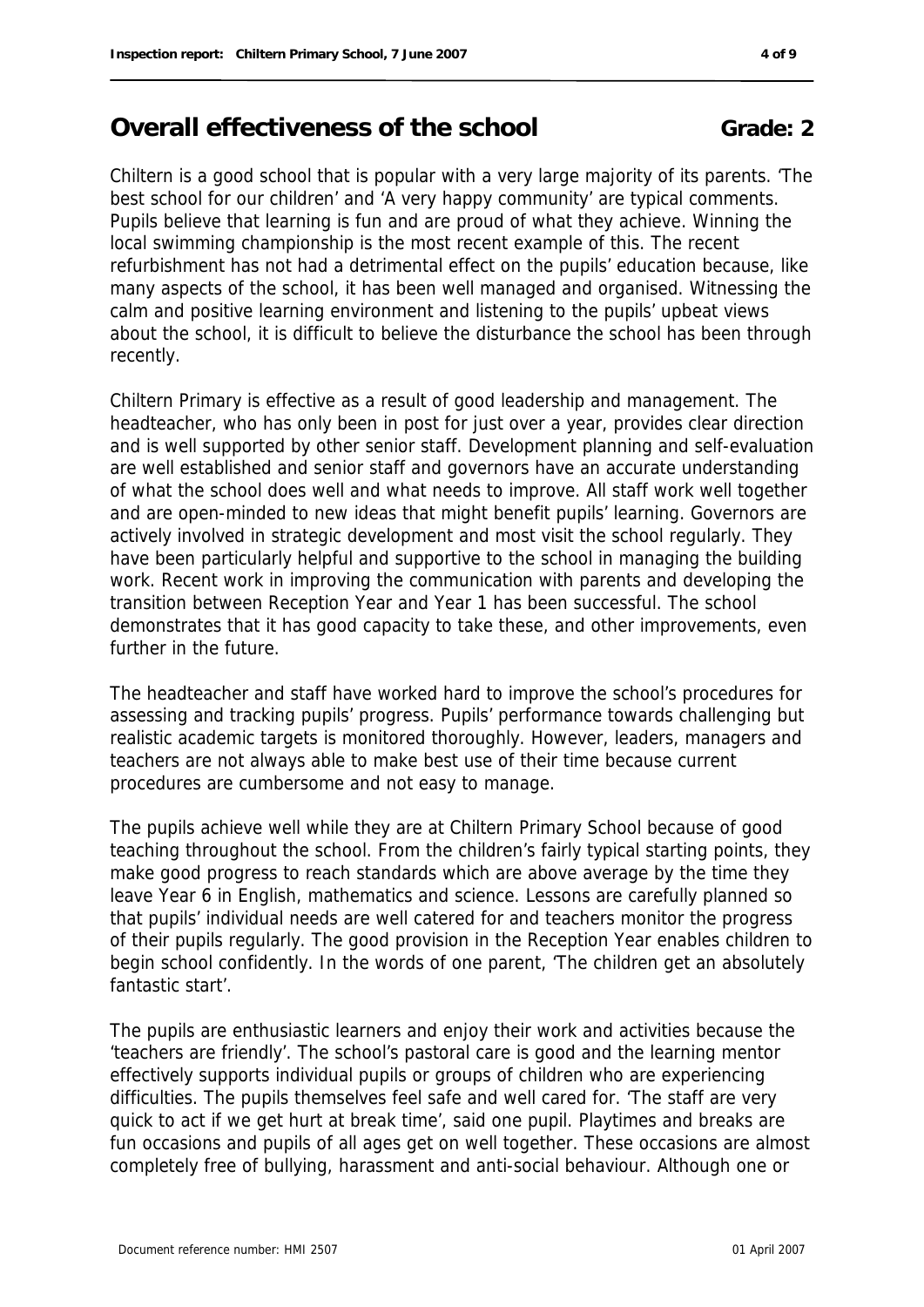two parents raised concerns about bullying and do not feel that it is being addressed, pupils spoken to said that, 'There are isolated bullying incidents that always get sorted out'.

The care, guidance and support offered to the pupils are good overall, with the care and support being the strongest features. Although the academic guidance offered to pupils has strong features, such as some aspects of teachers' marking, there are inconsistencies. When marking is good, pupils are provided with good information on how well they have done against the work set for them. They are also provided with good guidance on how to improve further. However, this is inconsistent across classes and different subjects. Pupils are occasionally confused about their own personal learning targets in English and mathematics. The quality of target setting with pupils varies across the school.

As a result of the school's good curriculum, pupils are provided with a good range of additional activities such as trips, visitors invited into school and extra-curricular activities. The Year 5 and 6 pupils spoke positively about their recent residential visit which had taken place just before the inspection. Opportunities to take part in team activities such as orienteering were thoroughly enjoyed, although everyone, staff and pupils, came back very tired! The curriculum and care that pupils are provided with contribute much to their good personal development and well-being. Pupils have a good understanding of what they need to do to lead healthy lifestyles. They accurately identify the school's impressive adventure playground and wide range of well-attended sporting activities as providing good opportunities for keeping fit. Although initially resistant to only eating healthy snacks at break time, the pupils now fully appreciate and understand why this is encouraged, alongside drinking water rather than fizzy drinks.

The pupils' spiritual, moral, social and cultural development is good and this is reflected in the pupils' good behaviour and community responsibility. The school's successful orchestra and choir and the significant number of pupils who play musical instruments are distinctive features of the school and important aspects of the pupils' cultural development. However, the school acknowledges that more could be done to develop the school's provision for multi-cultural education.

Pupils feel safe at school and have a good understanding of how to keep safe. They themselves identify the contribution that the visiting 'Life Bus' makes in helping them make sensible choices and decisions about potential dangers such as drugs and strangers. Relationships in classes are good. Year 5 pupils worked successfully in groups as they discussed their understanding of flowering plants in a science lesson. Conversations were mature and they listened to each other's ideas and views sensibly. The readiness to participate in these types of activities and the pupils' enthusiasm to carry out jobs such as the 'office messengers' indicate the pupils' good contribution to the school community. With their mature understanding of the importance of teamwork and working with others, and their good literacy and numeracy skills, the pupils are prepared well for the next stage of their education.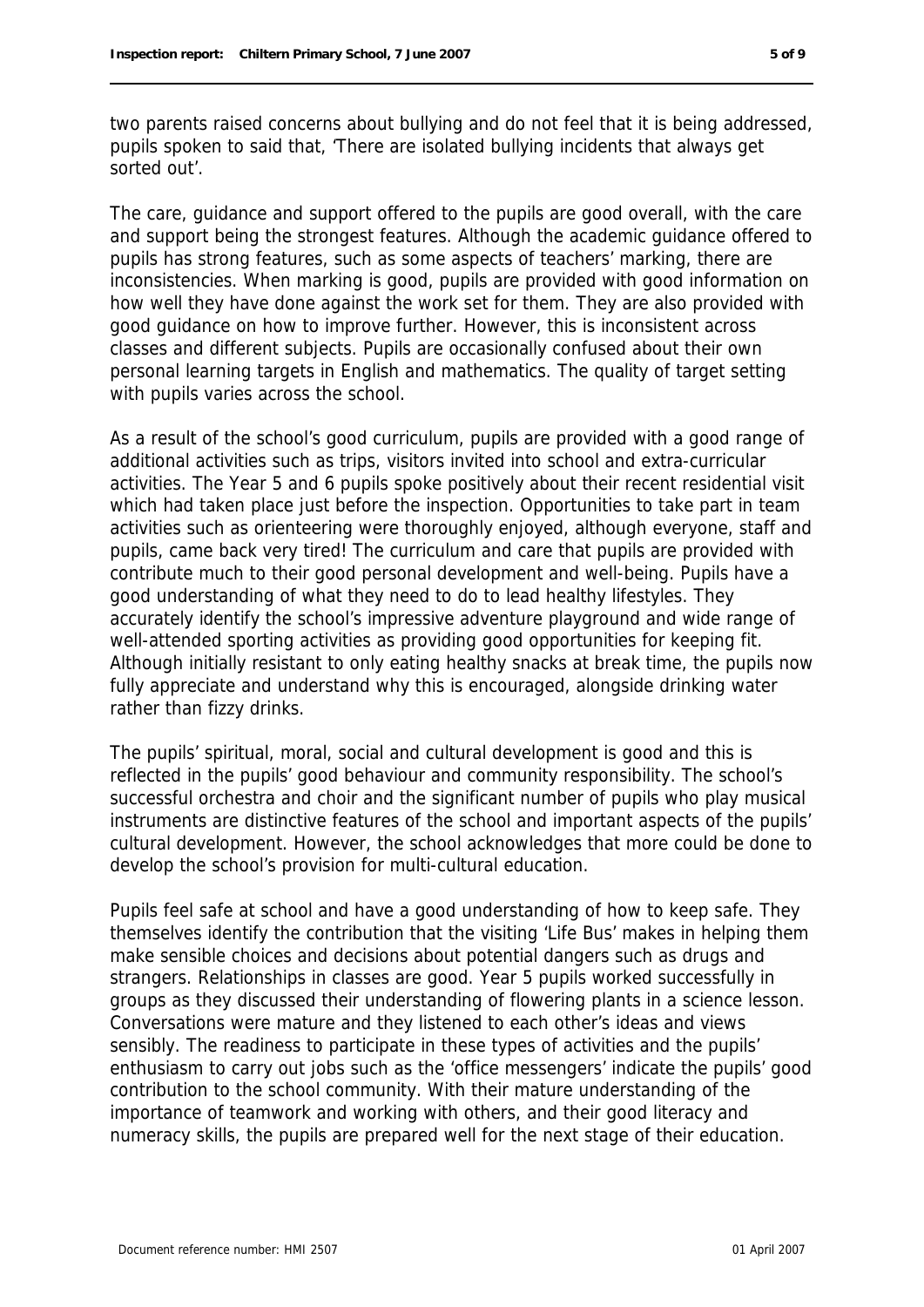## **What the school should do to improve further**

- Provide all pupils with appropriate and updated individual learning targets in English and mathematics along with consistent and regular guidance on how to achieve them.
- Improve the management of data for assessment and tracking pupils' progress so that it is more effectively organised and less time consuming.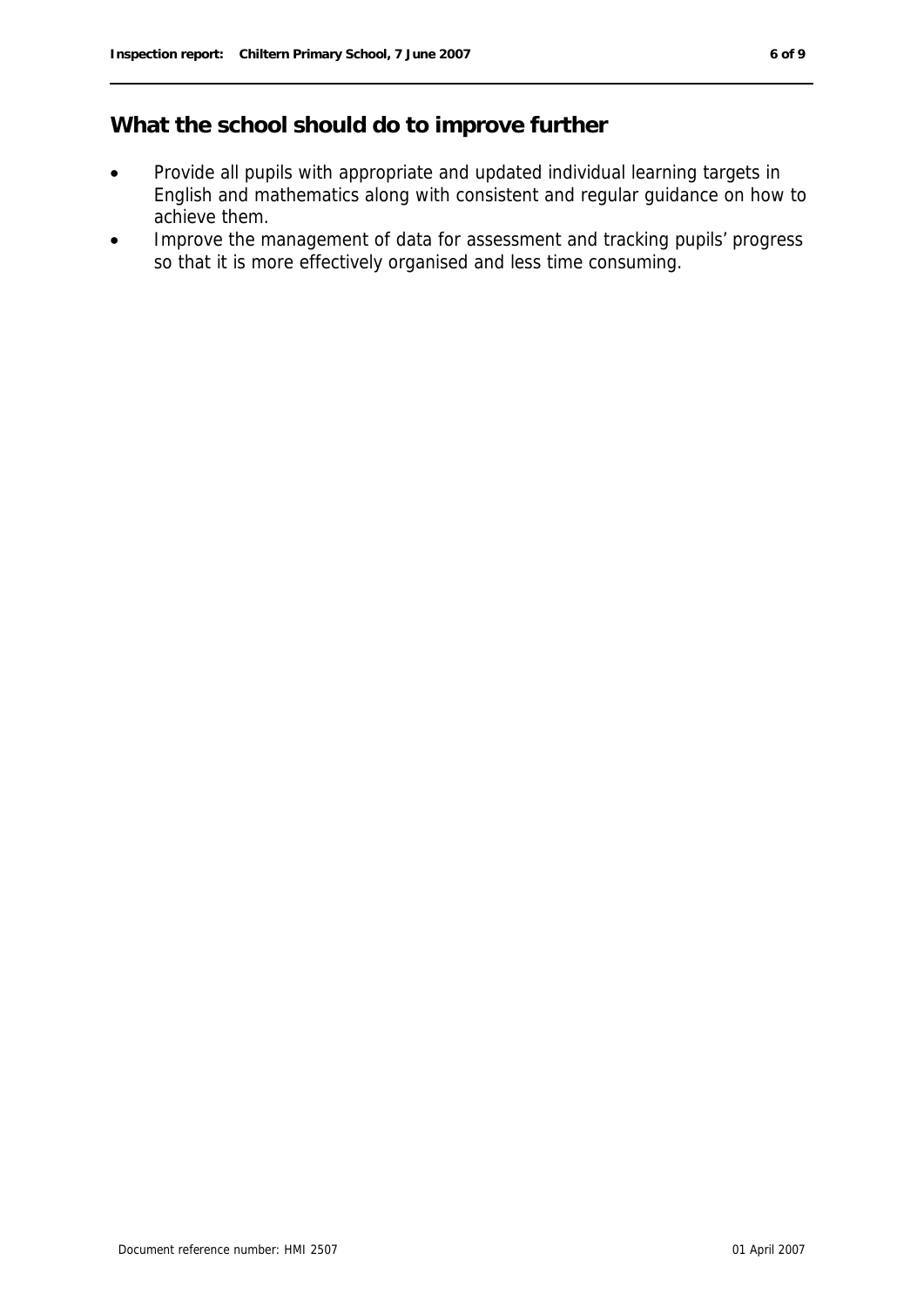**Any complaints about the inspection or the report should be made following the procedures set out in the guidance 'Complaining about inspections', which is available from Ofsted's website: www.ofsted.gov.uk.**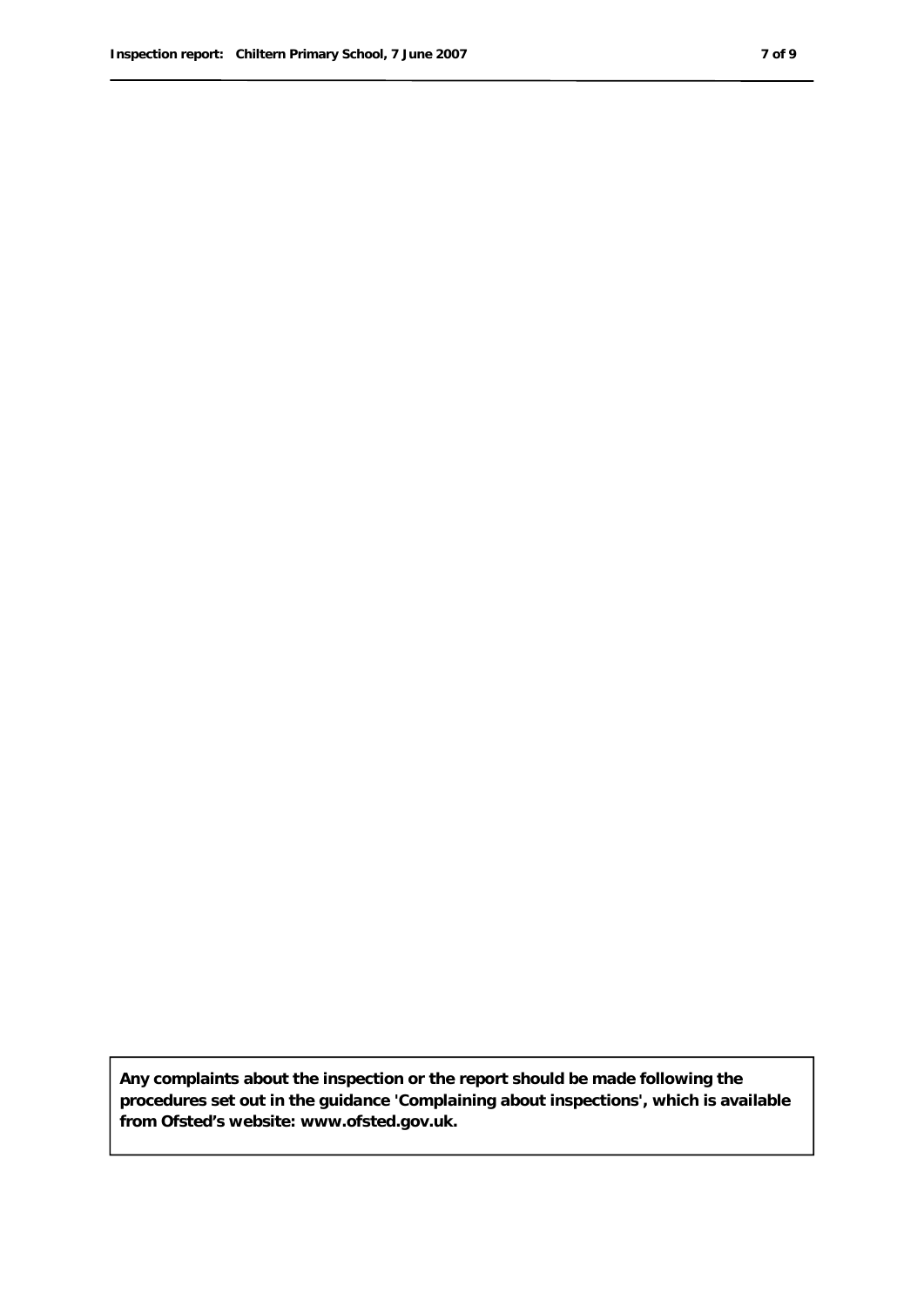## **Inspection judgements**

| Key to judgements: grade 1 is outstanding, grade 2 good, grade 3 | School  |
|------------------------------------------------------------------|---------|
| satisfactory, and grade 4 inadequate.                            | Overall |

#### **Overall effectiveness**

| How effective, efficient and inclusive is the provision of education,<br>integrated care and any extended services in meeting the needs of<br>learners? |  |
|---------------------------------------------------------------------------------------------------------------------------------------------------------|--|
| The quality and standards in the Foundation Stage                                                                                                       |  |
| The capacity to make any necessary improvements                                                                                                         |  |

#### **Achievement and standards**

| l How well do learners achieve?    |  |
|------------------------------------|--|
| The standards' reached by learners |  |

#### **Personal development and well-being**

| How good is the overall personal development and well-being of the<br>learners? |               |
|---------------------------------------------------------------------------------|---------------|
| The extent of learners' spiritual, moral, social and cultural development       | $\mathcal{P}$ |
| How well learners enjoy their education                                         | $\mathcal{P}$ |
| The extent to which learners adopt safe practices                               |               |
| The extent to which learners adopt healthy lifestyles                           |               |
| The extent to which learners make a positive contribution to the community      |               |
| How well learners develop workplace and other skills that will contribute to    | っ             |
| their future economic well-being                                                |               |

## **The quality of provision**

| How effective are teaching and learning in meeting the full range of<br>learners' needs?              |  |
|-------------------------------------------------------------------------------------------------------|--|
| How well do the curriculum and other activities meet the range of<br>needs and interests of learners? |  |
| How well are learners cared for, guided and supported?                                                |  |

#### **Leadership and management**

-

| How effective are leadership and management in raising<br>achievement and supporting all learners? |     |
|----------------------------------------------------------------------------------------------------|-----|
| Do procedures for safeguarding learners meet current government<br>requirements?                   | Yes |
| Does this school require special measures?                                                         | No  |
| Does this school require a notice to improve?                                                      |     |

<sup>&</sup>lt;sup>1</sup> Grade 1 - Exceptionally and consistently high; Grade 2 - Generally above average, with none significantly below average; Grade 3 - Broadly average to below average; Grade 4 - Exceptionally low.